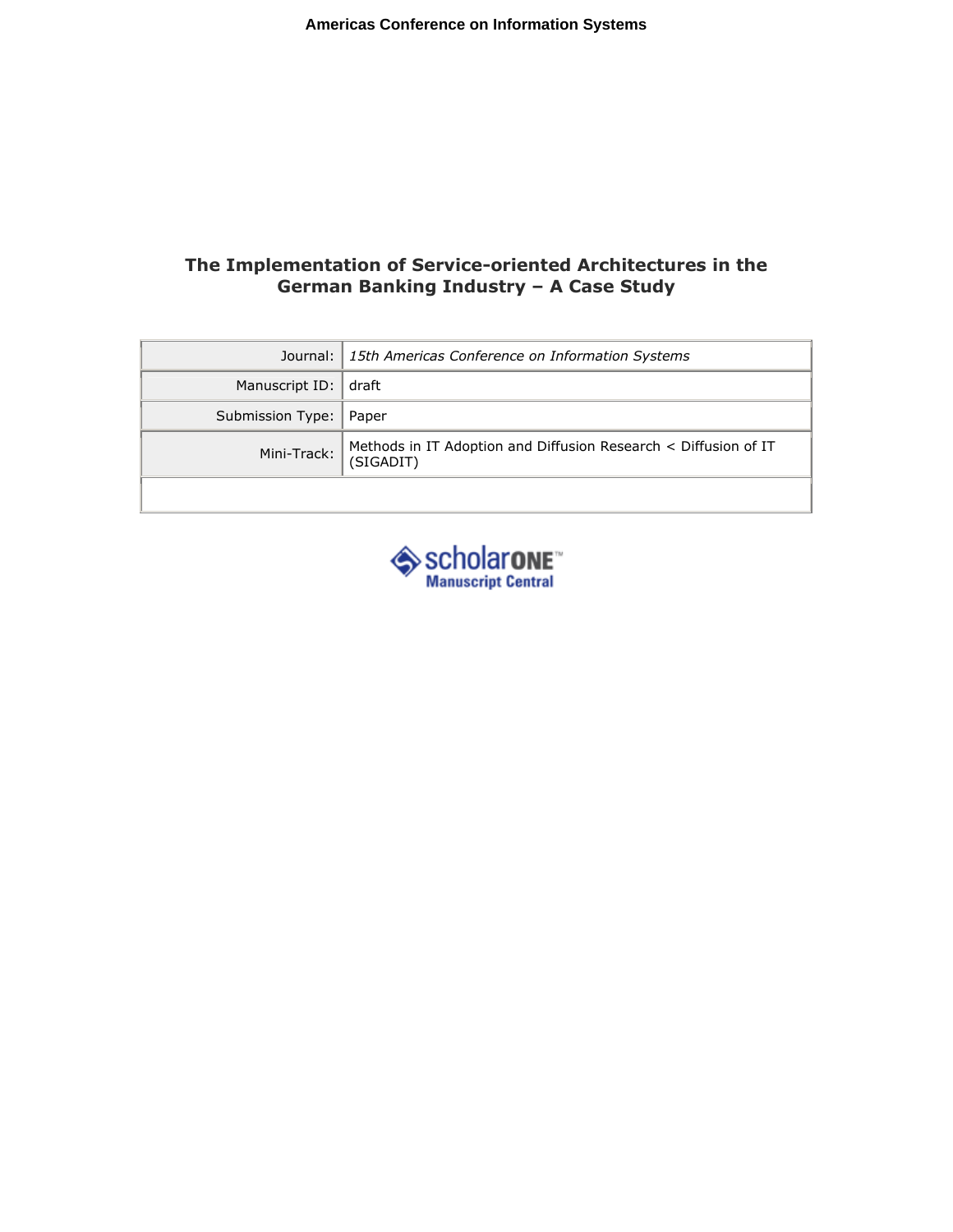# **The Implementation of Service-oriented Architectures in the German Banking Industry – A Case Study**

## **Julian Eckert, Marc Bachhuber, Nicolas Repp, Ralf Steinmetz**

Multimedia Communications Lab – KOM Technische Universität Darmstadt, Germany (eckert, bachhuber, repp, steinmetz)@kom.tu-darmstadt.de

#### **ABSTRACT**

Currently the concept of Service-oriented Architecture (SOA) becomes more and more important not only in research but also in practice. Especially in the banking industry as one of the cutting-edge industries concerning service-orientation, SOA emerged as a major topic. The realization of SOA implementation in the German banking industry varies, whereas some are in the adoption phase and some are already in the SOA operation phase. This has specific implications concerning the SOA Readiness as well as the SOA Maturity of German banks.

This paper depicts the research objective, the research design, and the conduction of a case study in the Germany banking industry investigating the SOA Readiness and SOA Maturity of German banks. For this purpose different phases as SOA adoption and SOA operation and the consequences of SOA while Merger & Acquisition (M&A) conduction are analyzed and evaluated. Finally preliminary findings are depicted.

### **Keywords**

SOA, SOA Governance, SOA Readiness, SOA Maturity, German Banking Industry

## **INTRODUCTION**

The business community is affected continuously by changes in both environment and technology and inflexible heterogeneous systems often evolved over several years. Since it is very difficult to accomplish day-to-day business under these circumstances, the desire for a solution that is able to handle this kind of challenges was more than ever. Only companies with a high flexibility to adapt to new conditions will survive in the long-term (Becker et al., 2003). The Service-oriented Architecture (SOA) paradigm facilitates that self-contained loosely coupled services can be composed and orchestrated to cross-organizational business processes (Erl, 2005). Typically, a SOA consists of various loosely coupled services (Papazoglou, 2003; Papazoglou, 2007). A Service is a well-defined, autonomous, and easy-accessible business-unit to support reusability (Barry, 2003; Brown, 2008). SOA fulfills the demand for process orientation instead of project orientation and includes both organization and technology.

The SOA paradigm is not only a big issue in the academic world but also in practice. The question arises to which extent the SOA paradigm has been established in the industry. Particularly, the banking industry as an early adopter of new technologies is a very interesting and important research area concerning the implementation of SOA. This sector has a lot of complex processes that are suitable for SOA implementation purposes. Studies as well as the SOA Check 2008 confirm the increasing importance of the SOA paradigm for the German banking industry in recent years (Martin, 2008; Schulte et al., 2007).

Due to this increasing importance, the paper gives an overview about the conducted SOA case study in the German banking industry. For this purpose different phases as SOA adoption and SOA operation as well as the consequences of SOA while M&A conduction are analyzed and evaluated. Further the SOA Readiness and SOA Maturity of German banks with a special regard to SOA Governance will be analyzed and evaluated. The case study aims at assigning the level of SOA implementation in German banks to the already existing SOA Maturity Model (SOAMM) (Johannsen and Goecken, 2007).

The investigated three major research questions in this case study are as follows:

- 1. How are SOA adoptions in the German banking industry implemented?
- 2. How appropriate are SOA operations in the German banking industry?
- 3. Which consequences does the adoption of SOA imply while M&A conduction?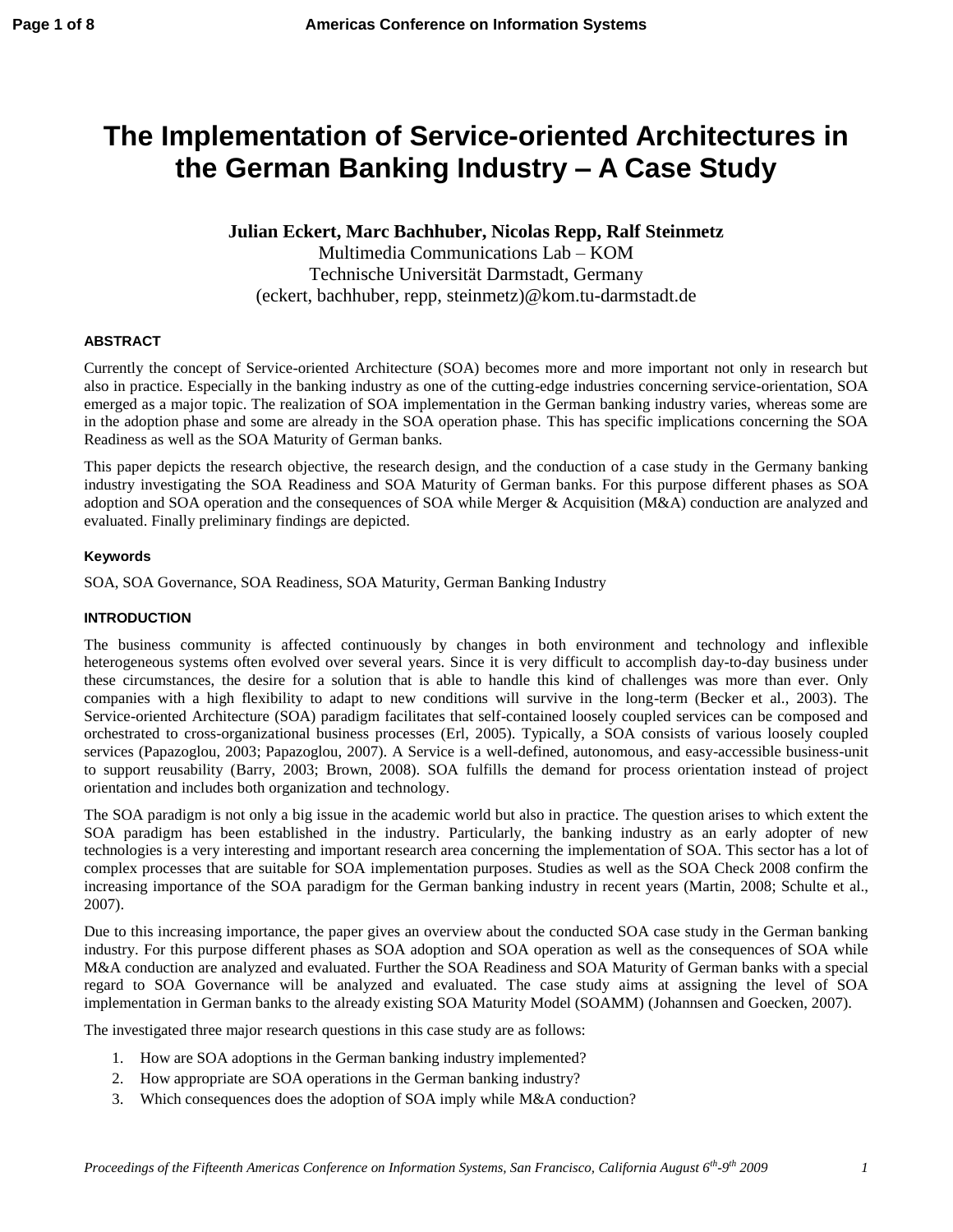On the one hand those questions enable to understand how SOAs in German banks are implemented and why it is done in which way and to which extent. On the other hand those comprise an evaluation of the impacts a SOA offers in practice including both competitive advantage and cost reduction. For this purpose, based on the research questions a research framework has been developed including a lot of detailed "how" and "why" questions as depicted in Figure 1. In order to handle those question types the case study method was selected for this purpose (Yin, 2003).

The conducted case study comprises four cases in the German banking industry. The primary source of evidence is the conduction of an interview in each bank and the use of documents. However, surveys have also been used as one source of evidence within the case study to affirm the research findings of the interviews.

The remaining of this paper is structured as follows. First of all an introduction to SOA Governance including SOA Conformance and SOA Life Cycle Management is given pointing out the SOAMM. Secondly the research objective, defining the research framework of our study, is shown. In the next chapter the theoretical foundations of the case study method are depicted followed by a description of the case study conduction. Additionally an outlook at the evaluation of the case study including preliminary findings is depicted. The paper closes with a conclusion and an outlook on future work.

#### **A SOA GOVERNANCE MATURITY MODEL**

Loosely coupled services play an important role in an SOA. Since Services are independent from each other they can be offered from different providers with several Quality of Service (QoS) levels (Eckert et al., 2008). For service invocation the functional property of the service has to match the functional requirements and the service has to contribute to the business objectives and not struggle against. Therefore it is mandatory to have a professional control system to cope with these challenges. This control system is called SOA Governance.

SOA Governance is an extension of IT-Governance (that is also an extension of Corporate Governance) and adapted to the service paradigm. SOA Governance has the purpose to enhance the efficiency and effectiveness of SOA and to reduce the complexity of management and handling of the increased number of small software artifacts as well as improve risk management (Bieberstein et al., 2008). It comprises a number of governance domains such as organization, maturity models, roles and accountabilities, SOA Life Cycle Management, and a governance policy catalog (Niemann et al., 2008). The considered SOA Maturity Model by Johannsen and Goecken (2007) comprises SOA Conformance and SOA Life Cycle Management. SOA Conformance is assigned to the adoption phase and constitutes a requirement for the SOA Life Cycle Management that is assigned to the operation phase.

SOA Conformance contains all activities that deal with preparation of an enterprise to aspire SOA adoption. For this purpose all perceptions of SOA, organization, processes, and technology have to be aligned to the business strategy of the enterprise. It is very relevant to have a closer look at SOA Conformance in the banking industry in order to gain practical experiences. SOA Conformance reflects a major research field of our proposed research framework.

After ensuring SOA Conformance, the enterprise is ready to establish a SOA Life Cycle Management. All of the including services have to be checked in periodical intervals in order to ensure they help to enhance value. Therefore often services have to be modified or replaced by other services or have to be removed without substitution (Bell, 2008). This set of tasks is the SOA Life Cycle Management including five different core domains (Johannsen and Goecken, 2007):

- Strategic Alignment
- Value Enhancement
- Resource Management
- Risk Management
- Performance Management

These so-called "Focus Areas" support the enterprise to attain the business goals and increase the transparency. Since this is crucial, these items are adapted to our proposed framework in order to show the "Status Quo" of SOA Life Cycle Management implementations in the German banking industry. One deviation from this procedure is the replacement of "Risk Management" by "Security" since it exhibits higher relevance for banking industries as noticed in the pilot case of our study.

With regard to SOA Governance it is possible to assign SOA Readiness and SOA Maturity of an enterprise to a so-called maturity level. The appropriate models for this purpose are so-called maturity models. Although there are various different approaches for ranking the SOA Maturity of an enterprise we primarily focus on the SOA Maturity Model (SOAMM) as depicted in Table 1, since it is the only one deduced from SOA Governance that distinguishes between SOA Conformance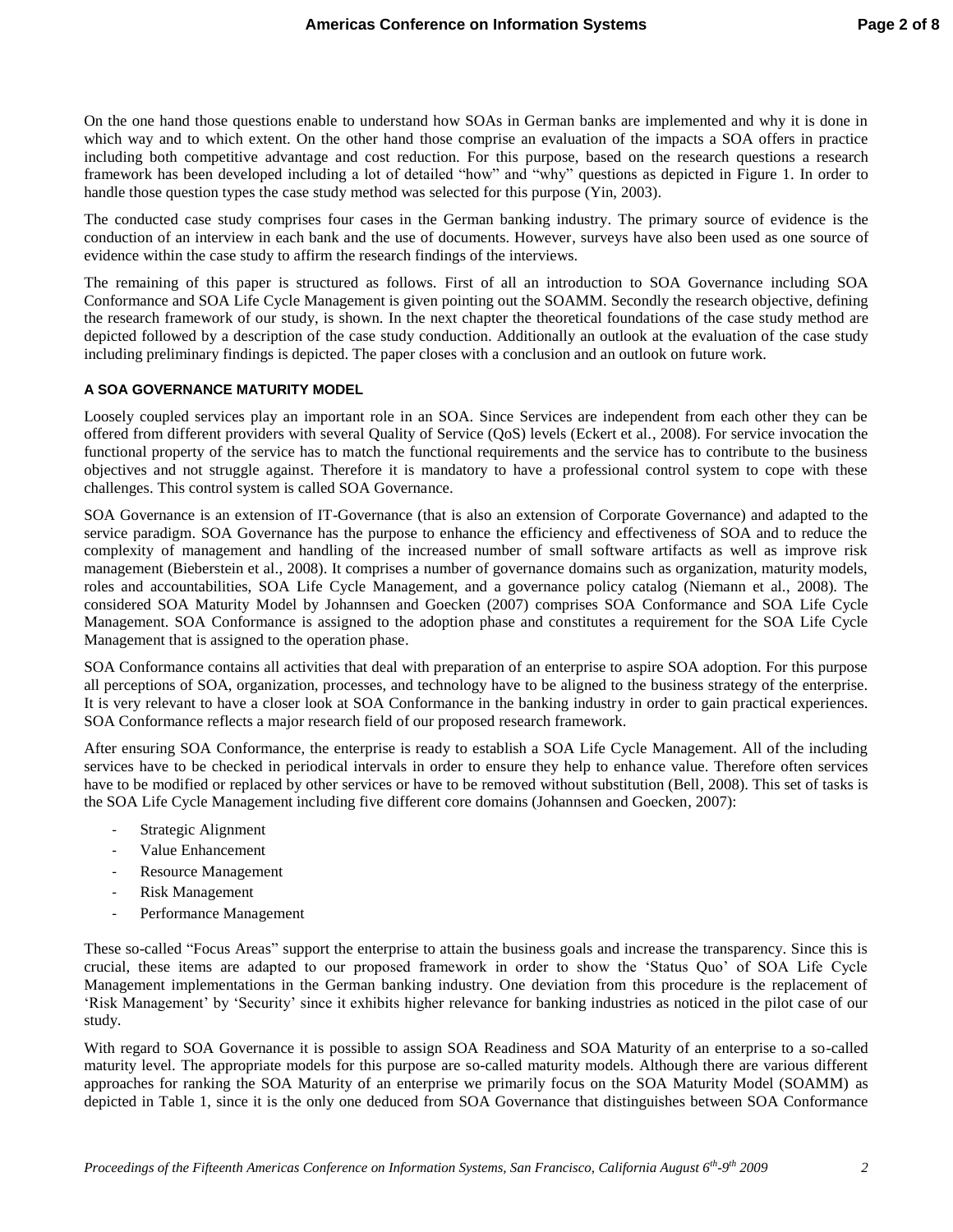and SOA Life Cycle Management. The SOAMM includes five different maturity levels. Additionally this model is separated in three sections that are technology, processes, and organization. SOAMM assumes the enterprise has to offer SOA Conformance in each of the three sections before it will reach level 2. A second presumption is that SOA Life Cycle Management has to be implemented first of all organization, following processes, and afterwards technology. In order to check if this assumption is close to reality or just theory, we decided to use SOAMM as the most appropriate model for our study. With the help of this model the SOA Maturity level can be determined.

| <b>Maturity Level</b><br>1 SOA-Initial<br>Knowledge build up<br>on an individual<br>basis.   | <b>Technology</b><br>SOA knowledge build-up<br>is in progress.                                                                                      | <b>Processes</b><br>SOA knowledge available via individual<br>competence and engagement of experts.                                                                                                                                        | Organization<br>No SOA specific organizational<br>occurrence.                                                                                                                                                                                                                     |
|----------------------------------------------------------------------------------------------|-----------------------------------------------------------------------------------------------------------------------------------------------------|--------------------------------------------------------------------------------------------------------------------------------------------------------------------------------------------------------------------------------------------|-----------------------------------------------------------------------------------------------------------------------------------------------------------------------------------------------------------------------------------------------------------------------------------|
| 2 SOA-Managed<br>Strategic SOA<br>direction<br>defined.                                      | <b>SOA Conformance</b><br><b>SOA Readiness Check</b><br>executed<br>• SOA Conformance<br>(current/future) checked<br>• SOA planned                  | <b>SOA Conformance</b><br>Modeling of business processes with<br>service components implemented. First<br>reusable processes implemented on a<br>project basis.                                                                            | <b>SOA Conformance</b><br>· Strategic implications (SWOT) of a<br>SOA implementation are analyzed<br>(SOA Readiness).<br>• Responsibilities for planning and<br>integration are assigned.<br>• Alignment (requirements,<br>prioritization) with business areas is<br>established. |
| 3 SOA-Defined<br>Management<br>of processes<br>and operational<br>processes<br>standardized. | <b>SOA Conformance</b><br>SOA implemented                                                                                                           | <b>SOA Conformance</b><br>Modeling, documentation, and<br>implementation of business processes<br>based on SOA components across business<br>areas and organizational units.                                                               | <b>SOA Life Cycle Management</b><br>Responsibilities assigned for<br>$\cdot$ Governance<br>• Operations and maintenance<br>• Planning and development<br>• Purchasing and sourcing<br>• Monitoring of service supply/delivery<br>(e.g. based on SLAs)                             |
| $4$ SOA-<br>Quantitatively<br>Managed<br>Performance<br>monitored and<br>managed.            | <b>SOA Conformance</b><br>• Monitoring<br>• Performance<br>measurement                                                                              | <b>SOA Life Cycle Management</b><br>SOA framework and service components<br>are systematically and proactively<br>managed across individual service life<br>cycles.                                                                        | <b>SOA Life Cycle Management</b><br>Performance metrics defined. Business<br>processes and service components<br>monitored (e.g. performance, alignment,<br>risk, and compliance).                                                                                                |
| 5 SOA-Optimizing<br>Continuous<br>improvement<br>process.                                    | <b>SOA Life Cycle</b><br>Management<br>SOA (performance,<br>alignment, risk,<br>compliance) integrated<br>into continuously<br>improvement process. | <b>SOA Life Cycle Management</b><br>Systematic approach established for<br>identifying new requirements and<br>detecting gaps (with respect to service<br>components and their interrelationship<br>within and across business processes). | <b>SOA Life Cycle Management</b><br>Responsibilities and accountability<br>measures assigned and defined.                                                                                                                                                                         |

**Table 1. SOA Maturity Model (Johannsen and Goecken, 2007)**

#### **RESEARCH OBJECTIVE**

The research objective comprises three parts of SOA implementation in a bank as SOA adoption, SOA operations, and SOA while M&A conduction. These three parts are mostly derived from SOA Governance issues and describe the research framework as depicted in Figure 1. This framework serves as foundation for the questions that have been used for the personal interviews.

The first objective "SOA adoption" is divided into three subtopics whereas the first one focuses on the conformance of SOA adoption. This includes the company"s organizational structure and adjustments of responsibilities. Also the progress of process documentation, process analysis, and process optimization are investigated as well as the maturity of technology. The second subtopic called "Realization" highlights motivations for a SOA adoption or issues against it. This includes reasons for SOA adoptions as well as the degree of SOA experiences a bank acquired on its own and the influences of external consultants. For this purpose the degree of standardization is investigated describing this ratio. Further, roadmaps for the SOA adoption in order to guarantee the compliance of SOA governance principles are investigated and practical challenges within several SOA implementation phases as well as the problem solving issues are explored. The degree of standardization representing the ratio between the self-developed SOA solutions in the IT departments of an enterprise and the parts that are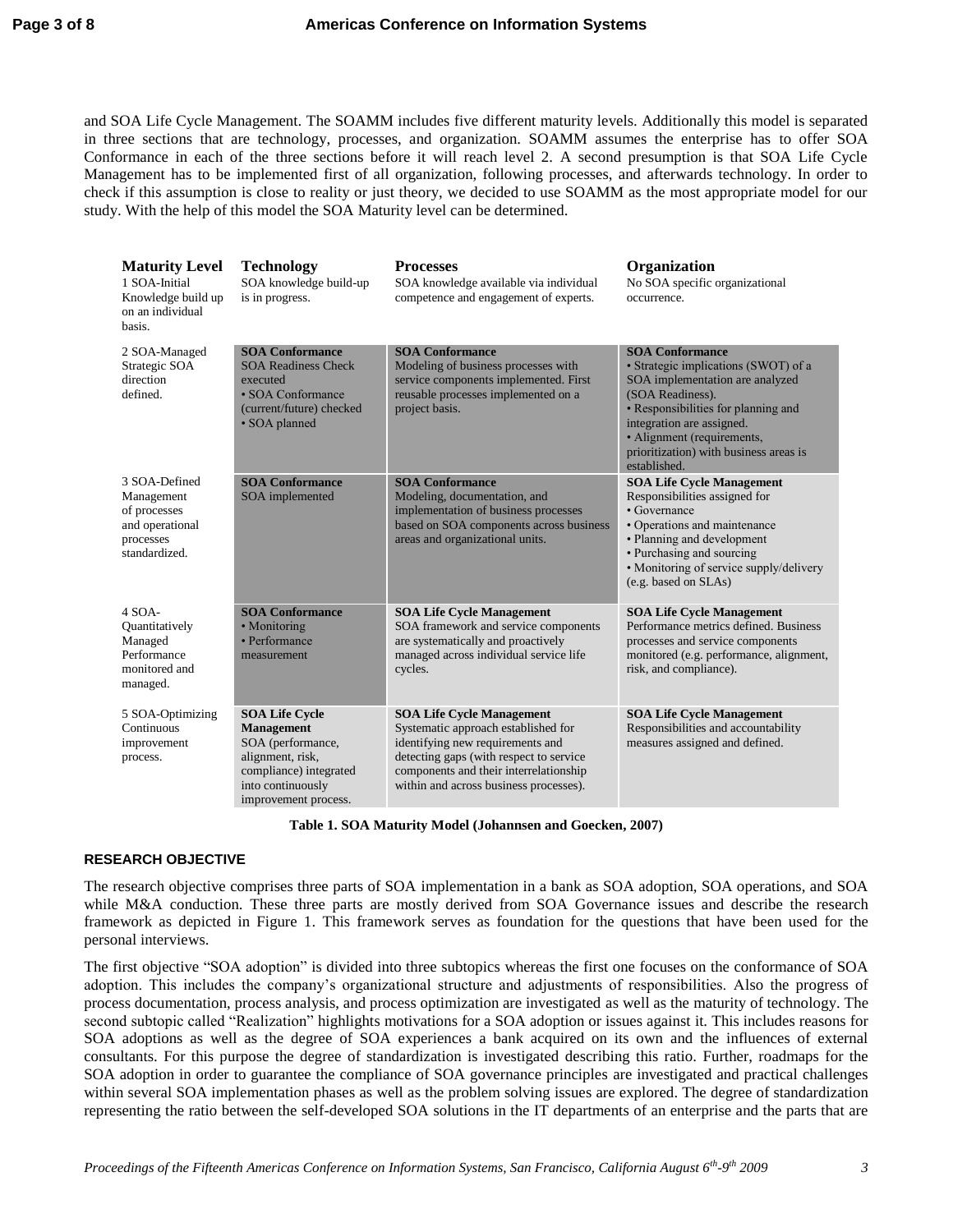bought from external IT providers is embedded in the third subtopic focusing on SOA implementation. This subtopic also includes the determination of the procurement of external services.



**Figure 1. Research Framework**

The second objective of the research framework emphasizes SOA operations in the German banking industry containing the SOA Life Cycle Management as well as practical experiences. In this context it is investigated to which extent processes are totally implemented with the usage of services and how many services already exist. This helps to differentiate between banks with high service-orientation and those with low. Life Cycle Management as the second part of SOA Governance represents the first subtopic comprising five issues being derived from SOA Governance. However, some of these issues are modified in order to ensure that they are appropriate for the banking industry. The term "Alignment" stands for the compliance between goals of the IT and goals of the management. On the one hand a high alignment is necessary in order to ensure that the IT division and the management do not work independent or against each other. On the other hand the support of the SOA paradigm by the management has to be ensured. Thus, it is analyzed how this fit is realized in practice. In addition, services should always be selected carefully, i.e. a bank has always to consider organizational and technical requirements for service selection purposes. In order to investigate if and to which extent each service adds a specific value to the enterprise, tools ensuring value contribution of each single service as well as performance measurement tools for business critical services are investigated. Furthermore, security issues due to the importance especially for purchasing services from external providers and third parties are subject to the study.

To sum up, it is very worthwhile to investigate the implementation of all SOA comprising components and their conformance with SOA Governance. However, this will tell nothing about the suitability of daily use of services in the banking industry. Therefore, as a second subtopic referred to as practical experiences of SOA operation of the examined banks are examined. Due to the fact that competitive advantages are fundamental for each enterprise, the key benefits and the measurability of service deployment is a further objective. In addition, challenges and potential disadvantages that may occur due to the adoption of services are explored in order to be able to suggest guidelines and to avoid that banks or enterprises from similar industries do the same mistakes or suboptimal decisions like other ones before.

In a dynamically changing world of globalization, M&As have gained more and more importance. In particular SOA has developed to an auspicious approach to handle several challenges relating to M&As. For this reason this topic has been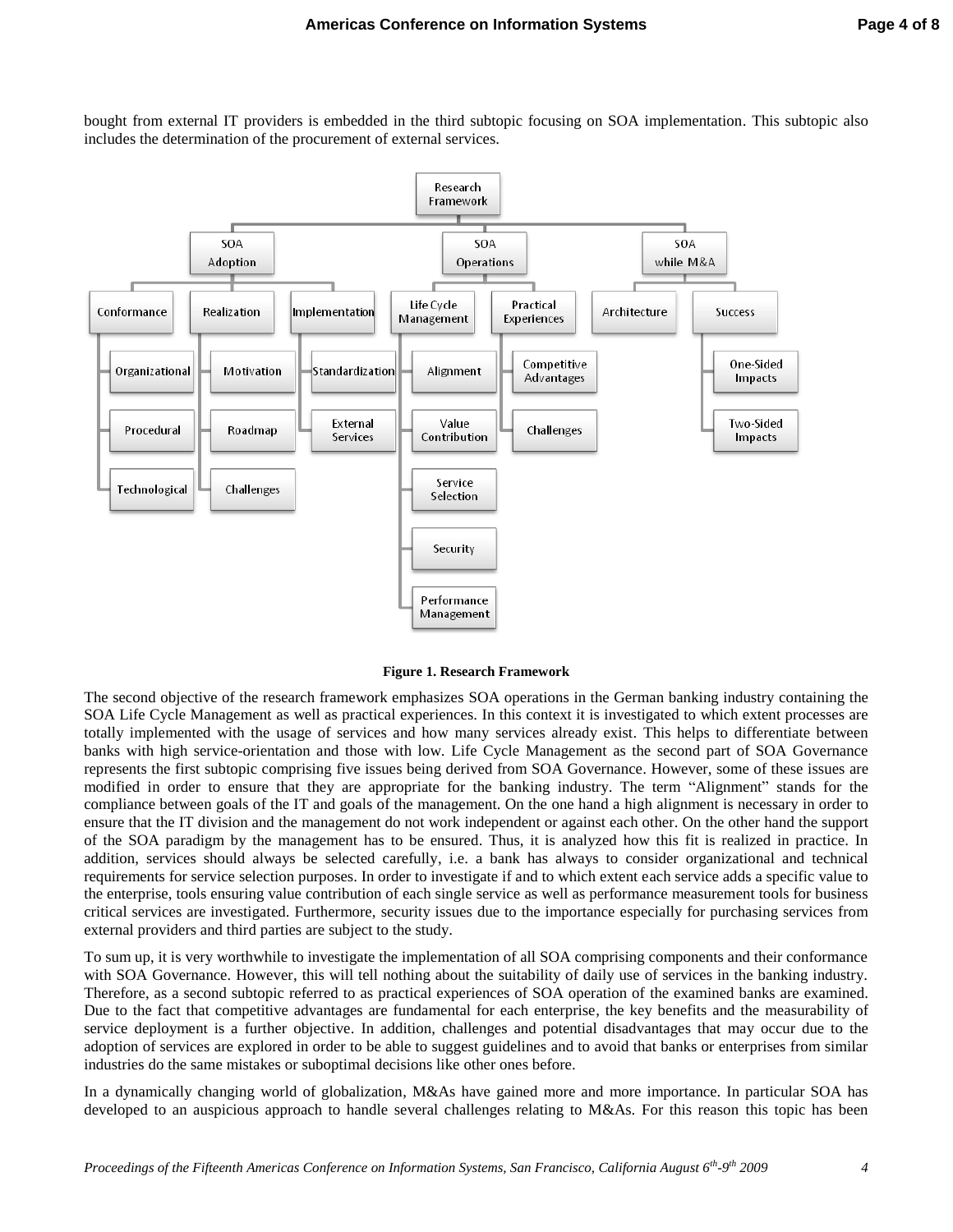included to the case study whereas both the architecture of SOA while M&As are conducted and the kind of success due to SOA adoption are examined. However, generic questions as how a SOA influences a M&A conduction are important in this context. With respect to the architecture it may also be the other way around that is a forthcoming M&A influences SOA. Thus, it is investigated if and to which extent a M&A has an impact on the development and/or improvement of a SOA. Furthermore, it is examined which challenges a SOA imply for the architecture in this situation. On the other hand it is very crucial to get knowledge about the additional benefit a SOA generates while an M&A is conducted and about the impact of SOA standardization on outsourcing and merging of single processes. Another assumption of SOA is that it diminishes costs in case of M&A and makes a contribution to accelerate this activity. For this purpose both the one-sided impacts and the two-sided impacts are explored. The first are effects like lower costs, a shorter time-to-market, or more flexibility that influence the bank selfish. The second are the same effects like in one-sided effects, but with regard to the impacts to both buyer and seller.

After focusing on the research objective the theoretical foundations concerning the appropriate research method, the case study method, is depicted.

#### **THEORETICAL FOUNDATIONS**

In order to realize the superior goal of this study, the evaluation of the SOA Readiness and the SOA Maturity of German banks, the case study method as a research method is selected. This method facilitates to find out the degree of SOA Readiness due to its suitability to deal with "how" and "why" questions. This also helps to evaluate the SOA Maturity of German banks by assigning each of them a specific maturity level on the basis of the SOAMM.

The idea of case study research is to investigate at the subject matter from different perspectives in order to be able to generalize the findings. A case study does not use sampling logic like a survey, since in analyzing few cases there is nothing like significance. Instead, replication logic is applied, analogous to that used in multiple experiments. That implies that every single case of the study must have a specific purpose and is not a further random sample. In multiple case designs a case can have the purpose to show similar results or contrasting results for predictable reasons (Myers, 2009; Yin, 2003).

Like in other qualitative research disciplines there is a distinction between positivistic, interpretive, and critical approaches (Myers, 2009). The positivistic style is objective and assumes that the reality is objectively measurable and that this can be described independent of the observer. Despite appreciating this approach, our case study also includes a couple of interview questions that depend on the subjective meaning the respondents assign to them. Thus for this kind of questions it is required to involve additionally the interpretive style due to its consideration of the spoken language of the interviewees.

Furthermore, a case study can be explorative, descriptive, or explanative (Yin, 2003). The explorative style is the most associated style when conducting case studies. Although this style is applied to explore the competitive advantages and challenges for the rest of the study the investigating topic is already extensively explored so that this approach would add only little additional benefit. Thus, we focus on the descriptive style that is appropriate in order to determine the level of maturity and to specify the degree of readiness. Whenever possible we also try to explain the cause-effect interrelationships. Hence although this case study is primarily descriptive the boarders in-between the styles are fuzzy and also include explorative and explanative parts.

#### **CASE STUDY CONDUCTION**

#### **Preparatory Work**

Before the actual case study conduction the research questions have to be developed. These should be derived from previous research in order to ensure the questions are refined and insightful (Palmquist, 1997). Therefore the questions are designed with regard to previously conducted surveys and publications.

The next step is to determine the unit of study. In case studies for business and management the unit of study is almost always an organization (Myers, 2009). Therefore this case study uses each considered German bank as one single unit. Additionally, there is a distinction between single cases designs and multiple cases designs as well as holistic and embedded ones. An embedded approach is divided into at least two sub units that can be explored separately whereas a holistic one is atomic and permits no further divisions. Yin mentions various strengths and weaknesses for deciding for different types of research (Yin, 2003). In our study more than one German bank as well as different objectives as SOA adoption and SOA operation and the consequences of SOA while Merger & Acquisition (M&A) conduction are investigated. Therefore we decided to conduct the case study with the help of the embedded multiple case design.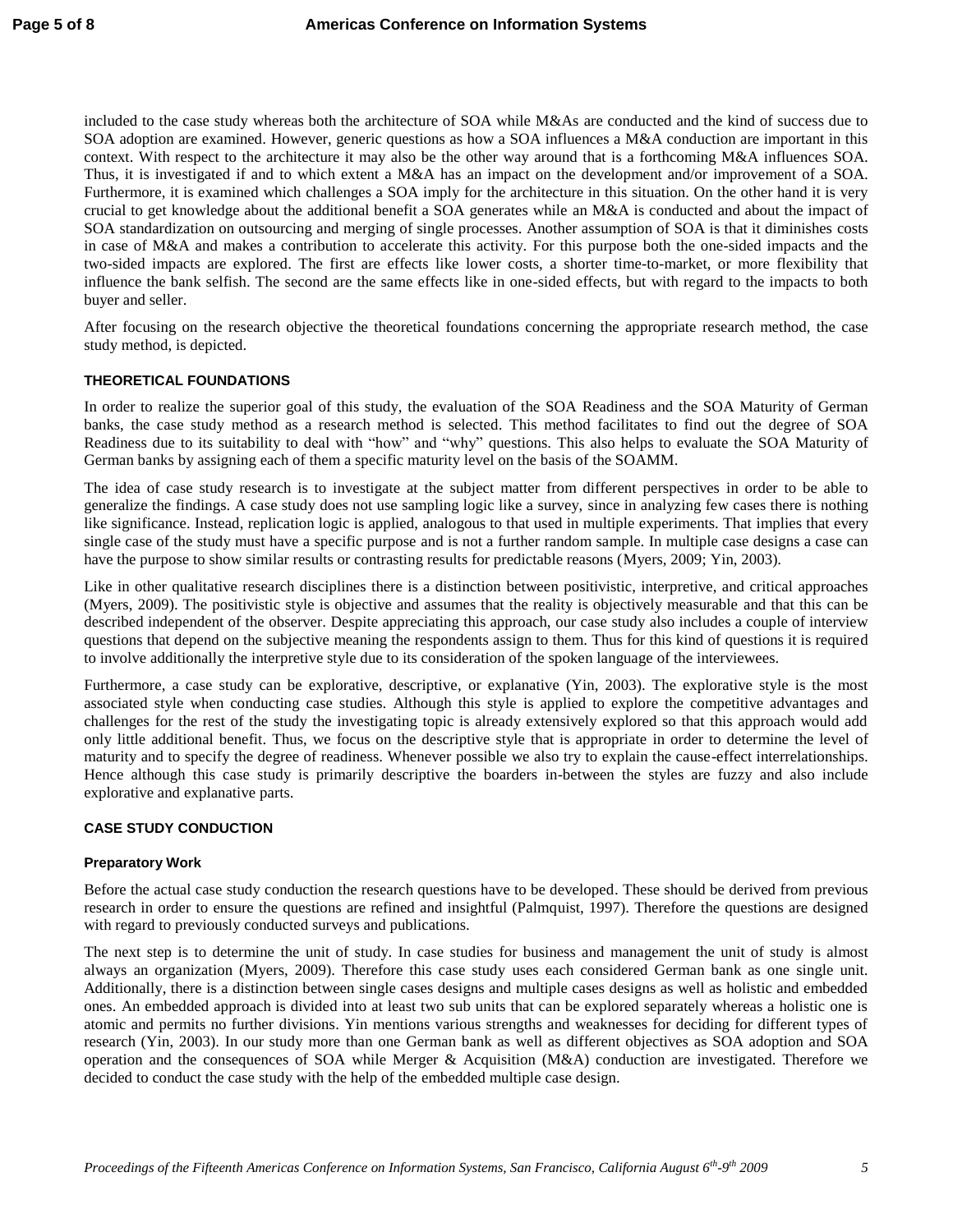In contrast to surveys in case studies multiple sources of evidences are included (Palmquist, 1997). Yin specified in his book "Case Study Method" six different sources of evidences (Yin, 2003). The next step in conducting a case study is to use at least one kind of them. Although generally all of them are expedient for analyzing organizations interviews and documents like annual reports and already conducted surveys are most appropriate (Myers, 2009).

Our crucial evidence is the interview. In order to get an overview about SOA Readiness and SOA Maturity we conducted the case study with four different German banks that are familiar with the term of service-orientation. To get a second source of evidence we investigated existing surveys and qualitative publications and compared our investigations with theoretical publications with respect to promises and challenges of SOA they announce.

A pilot study helps to enforce the robustness of the case studies. It facilitates to improve the design of the study to become more appropriate for its purposes. Thus, at the beginning one specific German bank has been interviewed and the interview guide has been refined afterwards. This has affected the sequence of our interview questions so that the study on the one hand becomes more plausible and on the other hand the leitmotif has been improved. Yin strongly recommends the conduction of a pilot study emphasizes that this facilitates the improvement of the data collection plan with respect to both the content of data and the procedures to be followed (Yin, 2003).

#### **Actual Conduction**

After preparatory work the actual conduction of the case study was enabled. Although a case study can comprise various sources of evidence the most important part of this one are the interviews accomplished with enterprise architects and chief enterprise architects of German banks. This section describes both the selection of the single cases and the selection of the pilot case.

The case study has been conducted anonymously. For this reason in the following the interviewed German banks are denoted as B1, B2, B3, and B4. Each of these banks is familiar with SOA and has already implemented a couple of services. However, none of them has a completely adopted SOA yet.

Before we started conducting the actual case study we selected banks that seem to be appropriate for our purposes. Bank B1 has a little number of processes implemented by services and no further experience with SOA while M&As. We selected bank B1, because this facilitates to investigate the reasons for SOA in the case no M&A experience exists. Bank B2 and B3 have implemented more processes by service and have also gained more experience with M&A phases. The difference between B2 and B3 is that B2 represents a M&A buyer whereas B3 represents a M&A seller. So we analyze both the buyer and the seller to figure out what happens with the single services and the whole SOA respectively. B4 represents a bank with a high level of SOA experience and experiences with M&As. So we also include B4 in our study.

We select bank B1 as the most appropriate one for the pilot case, because B1 has only a little number of processes implemented by services. For this reason it is possible to get a quick overview about crucial services and roadmaps that have been developed.

The outcome of the pilot case study has been a refinement of the research framework, i.e. to focus more on "Security" instead of "Risk Management" in the SOA operation phase because of the increasing relevance. In addition, it has been noticed that it is worthwhile to ask for SOA-Roadmaps before SOA adoption and for challenges in this phase (in opposite to challenges in the SOA operation phase). Furthermore questions have been introduced in order to figure out the number of processes implemented by services and the total number of services in the architecture.

After conducting the case study, in the evaluation, all different sources of evidence are put together. This activity is called triangulation. The reason for looking from different perspectives is to affirm the conclusions of the case study (Yin, 2003).

#### **Evaluation**

Due to the high importance of the evaluation, an evaluation plan has been developed as can be seen in Figure 2. The process of case study evaluation comprises four activities and two generic areas. Activities in context of this case study are triggered by the investigator. Each single activity depends on both generic areas. The generic areas represent external assumptions, which have impacts on the case study design. One generic area is theoretical foundations like surveys, papers, and news articles. The other one comprises our proposed research framework. For this purpose our special interest is dedicated to SOA Governance and SOA in phases of M&As.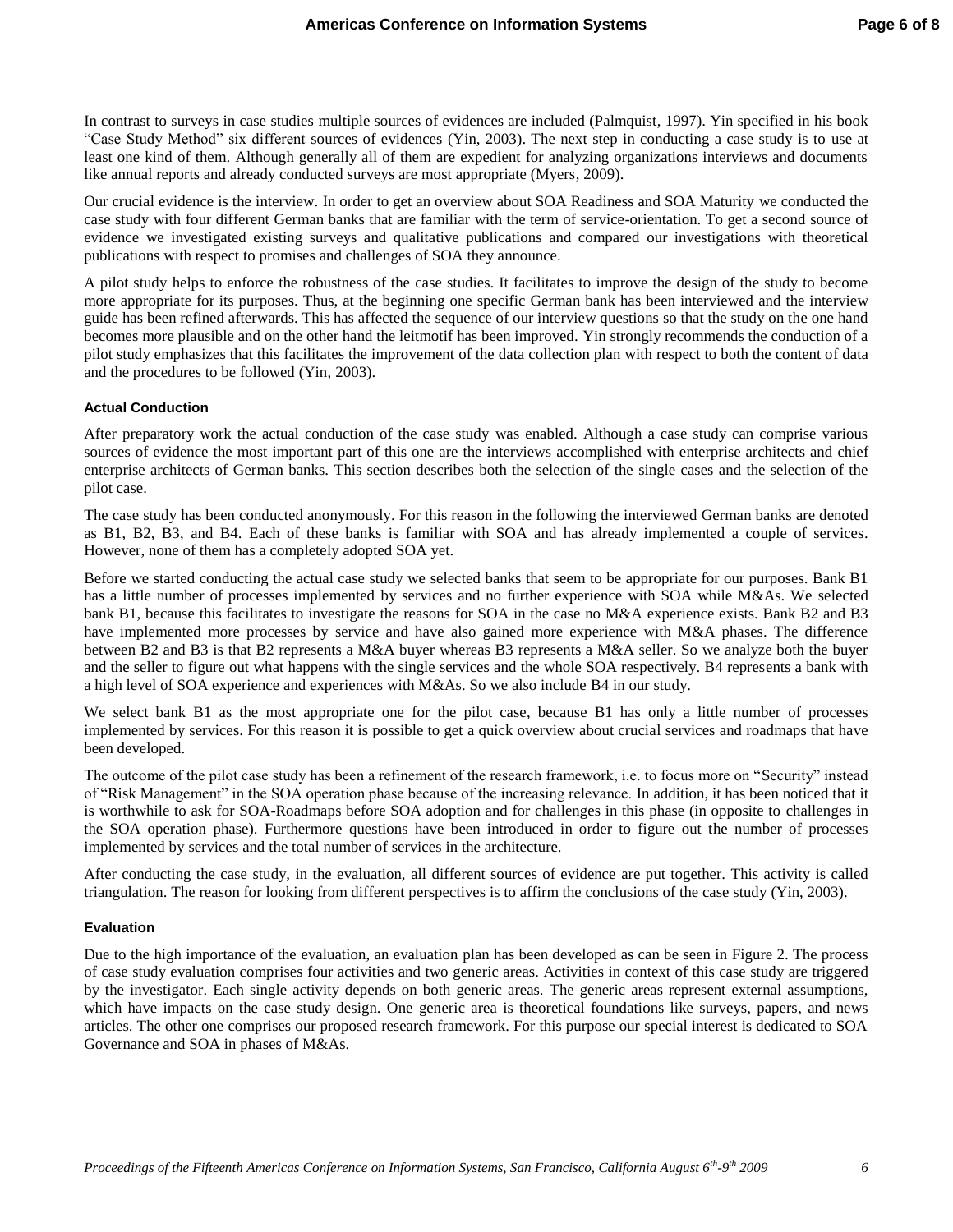

#### **Figure 2. Evaluation Plan**

In the first activity of the evaluation all the interviews were analyzed intensively with the help of various comments and emphasizing of "interesting points". Secondly the key aspects were identified and listed in an appropriate database. The identified key aspects were coded with regard to both already existing codes derived from the research framework and new created codes derived from new aspects that result from interviews (Myer, 2009). The third activity is composition of the single cases, which makes use of the pattern matching method described by Yin (Yin, 2003). This method enables to compare the single cases with each other. Common issues and differences can be identified as well as reasons for this can be looked up in the interview transcripts. At last the findings were evaluated. That activity comprises the development of new propositions derived from the previous findings, which facilitates the development of new perceptions on the SOA topic. Therefore this may trigger a reaction on both theoretical foundation and current focus areas.

#### **PRELIMINARY FINDINGS**

Since the interviews were conducted in January 2009, our investigation is not finished yet. Nevertheless five major findings could already be identified. These kinds of findings are preliminary and not really validated at that time. However, due to this, the reader of this paper may catch a glimpse of recent SOA experiences and be enabled to get some pleasant anticipation.

The first finding is that SOA is not as hybrid as it seems since each of the investigated German bank possess a higher technology maturity level as the maturity level of organization and processes. This is due to the fact that SOA is almost always driven by IT and earns only moderate management support. The second finding is that the SOA adoption, no matter how SOA is realized – self-developed or purchased from external providers, is triggered by the bank and not by external consultants. However, consultants are often included for implementation purposes. The third finding is that SOA is more projects driven than process driven at present. Therefore SOA seems to be not as holistic as it supposed to be in theory. The fourth finding is that SOA roadmaps often exist in huge SOA projects, whereas nowadays SOA Life Cycle Management is implemented incompletely. The fifth finding is that SOA is just relevant for small M&A projects. Although banks with few M&A experience suggest the adoption of SOA in those phases, the ones which have higher experience are discouraged since the effort for coordination and service alignment becomes very high. They argued that theoretically identical services are too different to each other in practice with regard to both the functionality and the parameters.

#### **CONCLUSION**

This paper provides an inside view in the conducted SOA case study in the German banking industry. For this purpose the research objective, the research design, and the conduction of a case study are depicted. Different phases as SOA adoption and SOA operation and the consequences of SOA while Merger & Acquisition (M&A) conduction are analyzed and evaluated. The proposed case study comprises four different German banks representing banks with and without an extensive